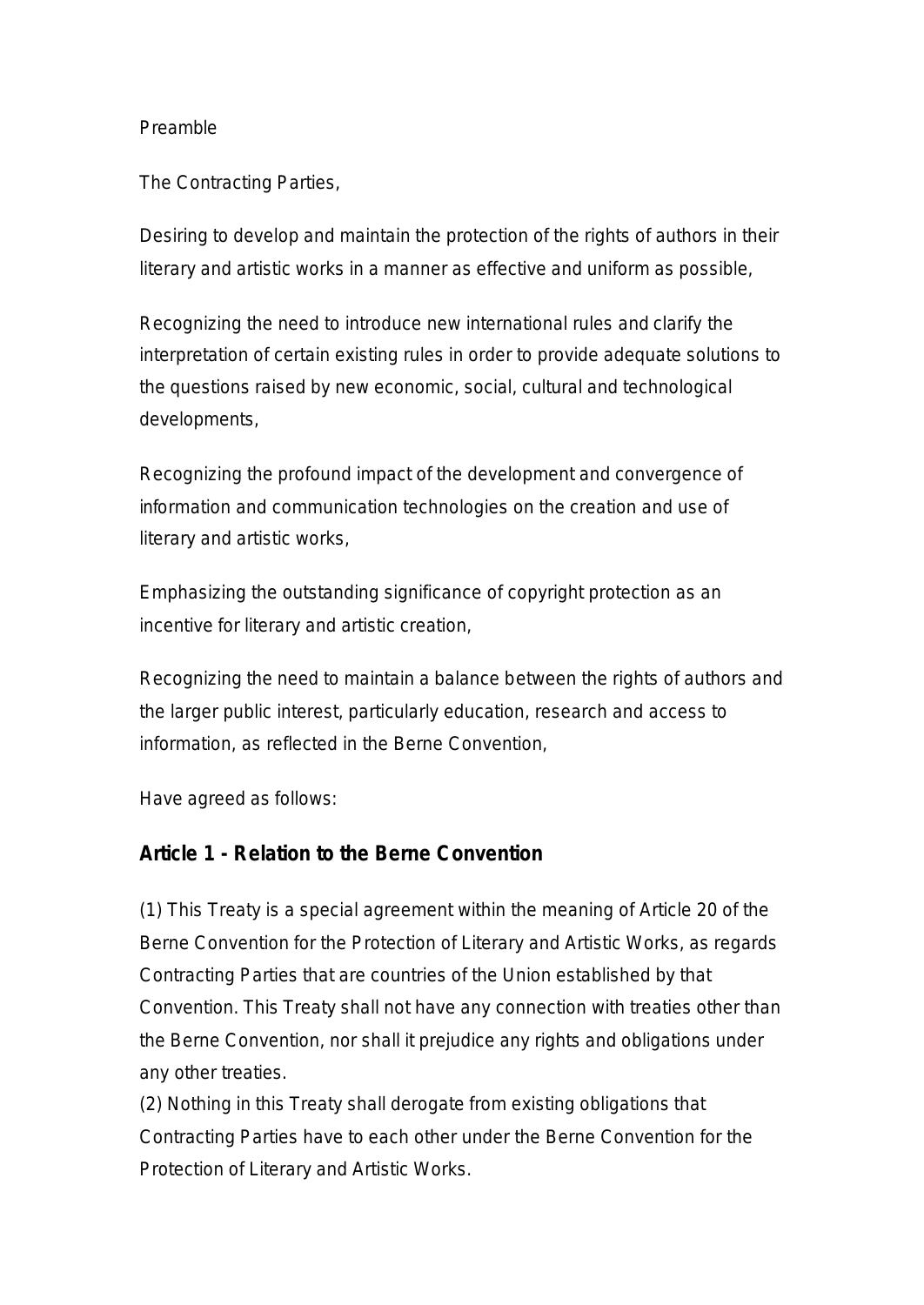(3) Hereinafter, "Berne Convention" shall refer to the Paris Act of July 24, 1971 of the Berne Convention for the Protection of Literary and Artistic Works. (4) Contracting Parties shall comply with Articles 1 to 21 and the Appendix of the Berne Convention.

## **Article 2 - Scope of Copyright Protection**

Copyright protection extends to expressions and not to ideas, procedures, methods of operation or mathematical concepts as such.

## **Article 3 - Application of Articles 2 to 6 of the Berne Convention**

Contracting Parties shall apply mutatis mutandis the provisions of Articles 2 to 6 of the Berne Convention in respect of the protection provided for in this Treaty.

### **Article 4 - Computer Programs**

Computer programs are protected as literary works within the meaning of Article 2 of the Berne Convention. Such protection applies to computer programs, whatever may be the mode or form of their expression.

# **Article 5 - Compilations of Data (Databases)**

Compilations of data or other material, in any form, which by reason of the selection or arrangement of their contents constitute intellectual creations, are protected as such. This protection does not extend to the data or the material itself and is without prejudice to any copyright subsisting in the data or material contained in the compilation.

### **Article 6 - Right of Distribution**

(1) Authors of literary and artistic works shall enjoy the exclusive right of authorizing the making available to the public of the original and copies of their works through sale or other transfer of ownership.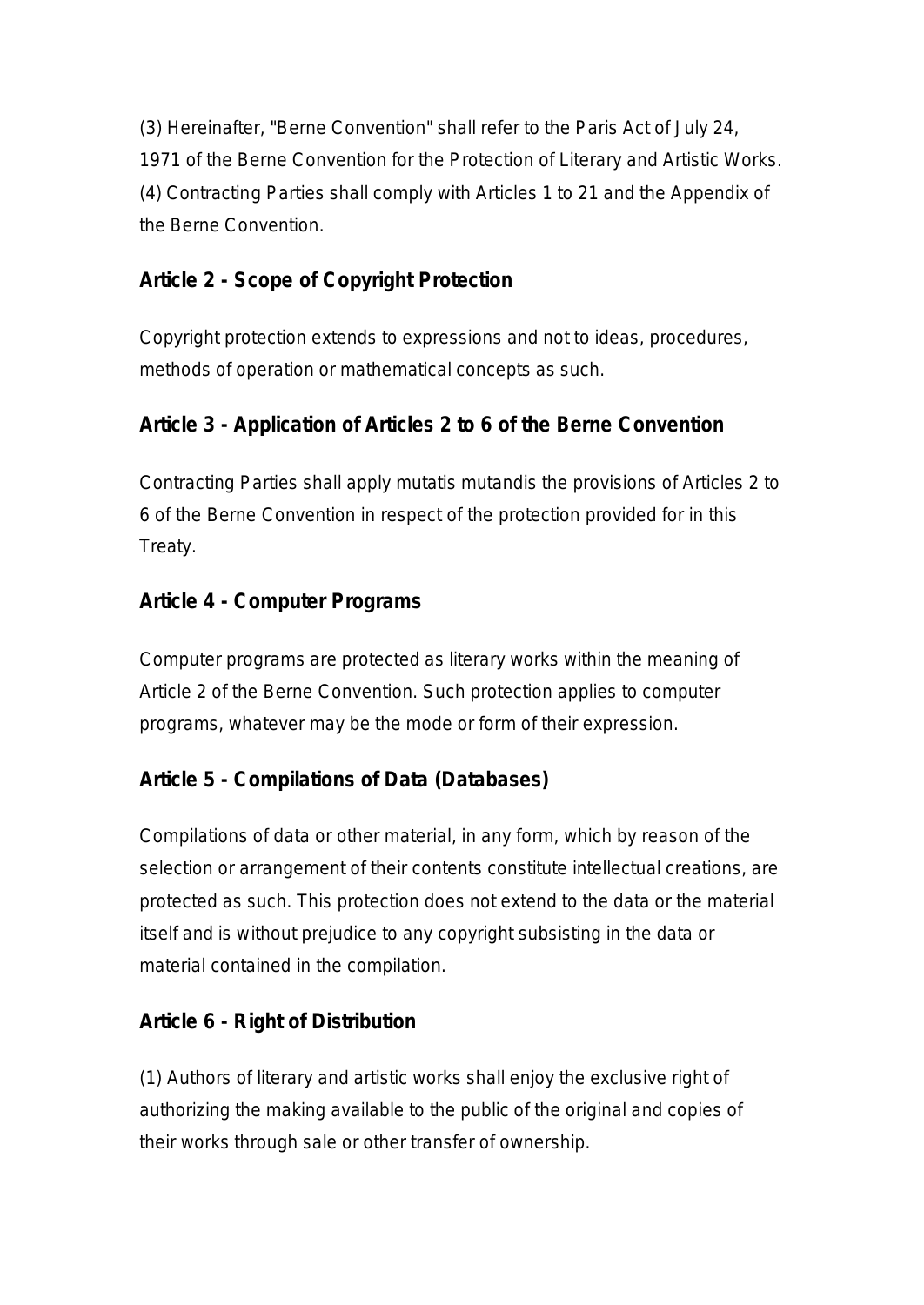(2) Nothing in this Treaty shall affect the freedom of Contracting Parties to determine the conditions, if any, under which the exhaustion of the right in paragraph (1) applies after the first sale or other transfer of ownership of the original or a copy of the work with the authorization of the author.

# **Article 7 - Right of Rental**

(1) Authors of

(i) computer programs;

(ii) cinematographic works; and

(iii) works embodied in phonograms, as determined in the national law of Contracting Parties, shall enjoy the exclusive right of authorizing commercial rental to the public of the originals or copies of their works.

(2) Paragraph (1) shall not apply

(i) in the case of computer programs, where the program itself is not the essential object of the rental; and

(ii) in the case of cinematographic works, unless such commercial rental has led to widespread copying of such works materially impairing the exclusive right of reproduction.

(3) Notwithstanding the provisions of paragraph (1), a Contracting Party that, on April 15, 1994, had and continues to have in force a system of equitable remuneration of authors for the rental of copies of their works embodied in phonograms may maintain that system provided that the commercial rental of works embodied in phonograms is not giving rise to the material impairment of the exclusive right of reproduction of authors.

# **Article 8 - Right of Communication to the Public**

Without prejudice to the provisions of Articles 11(1)(ii), 11bis(1)(i) and (ii), 11ter(1)(ii), 14(1)(ii) and 14bis(1) of the Berne Convention, authors of literary and artistic works shall enjoy the exclusive right of authorizing any communication to the public of their works, by wire or wireless means, including the making available to the public of their works in such a way that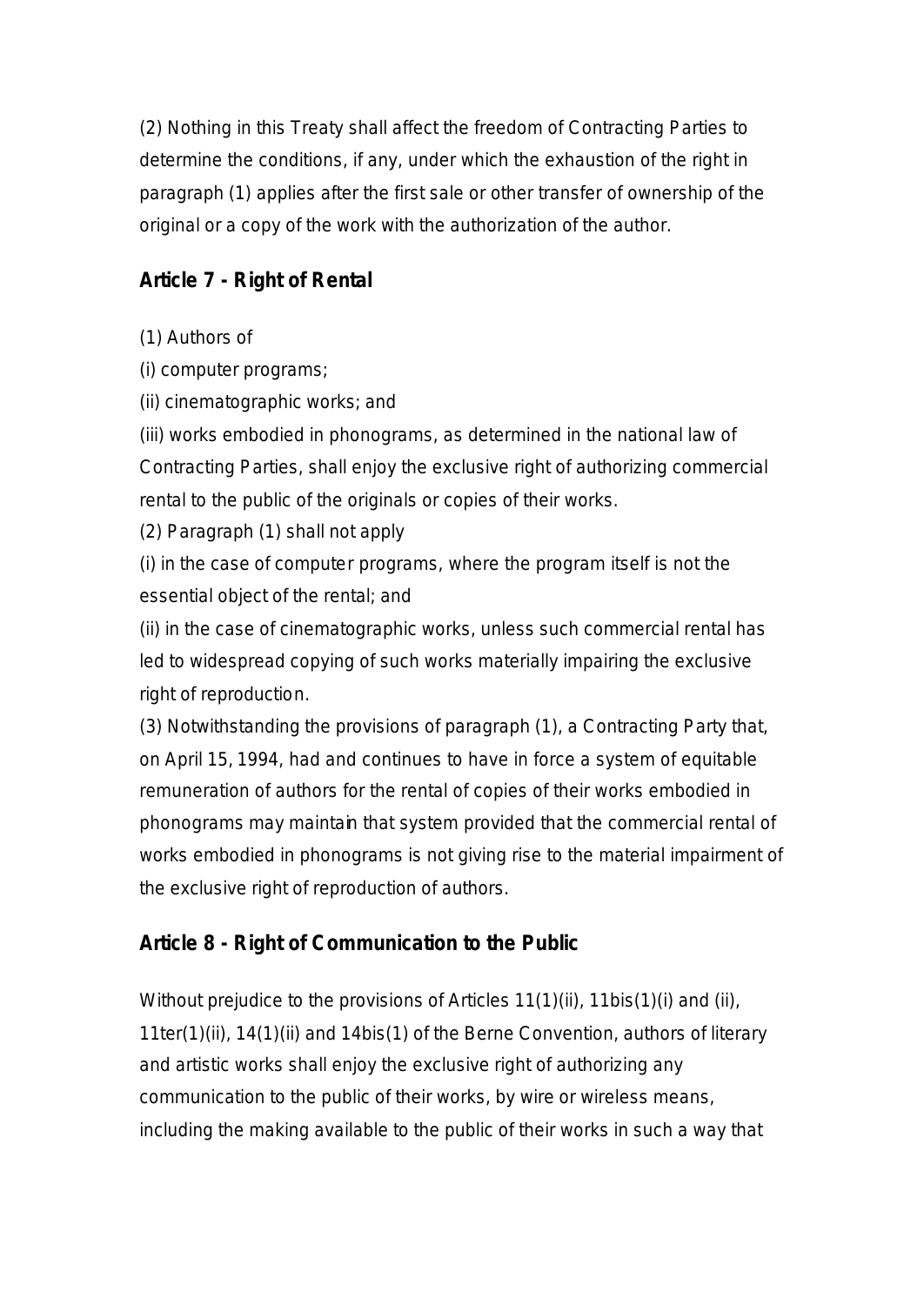members of the public may access these works from a place and at a time individually chosen by them.

### **Article 9 - Duration of the Protection of Photographic Works**

In respect of photographic works, the Contracting Parties shall not apply the provisions of Article 7(4) of the Berne Convention.

# **Article 10 - Limitations and Exceptions**

(1) Contracting Parties may, in their national legislation, provide for limitations of or exceptions to the rights granted to authors of literary and artistic works under this Treaty in certain special cases that do not conflict with a normal exploitation of the work and do not unreasonably prejudice the legitimate interests of the author.

(2) Contracting Parties shall, when applying the Berne Convention, confine any limitations of or exceptions to rights provided for therein to certain special cases that do not conflict with a normal exploitation of the work and do not unreasonably prejudice the legitimate interests of the author.

# **Article 11 - Obligations concerning Technological Measures**

Contracting Parties shall provide adequate legal protection and effective legal remedies against the circumvention of effective technological measures that are used by authors in connection with the exercise of their rights under this Treaty or the Berne Convention and that restrict acts, in respect of their works, which are not authorized by the authors concerned or permitted by law.

### **Article 12 - Obligations concerning Rights Management Information**

(1) Contracting Parties shall provide adequate and effective legal remedies against any person knowingly performing any of the following acts knowing, or with respect to civil remedies having reasonable grounds to know, that it will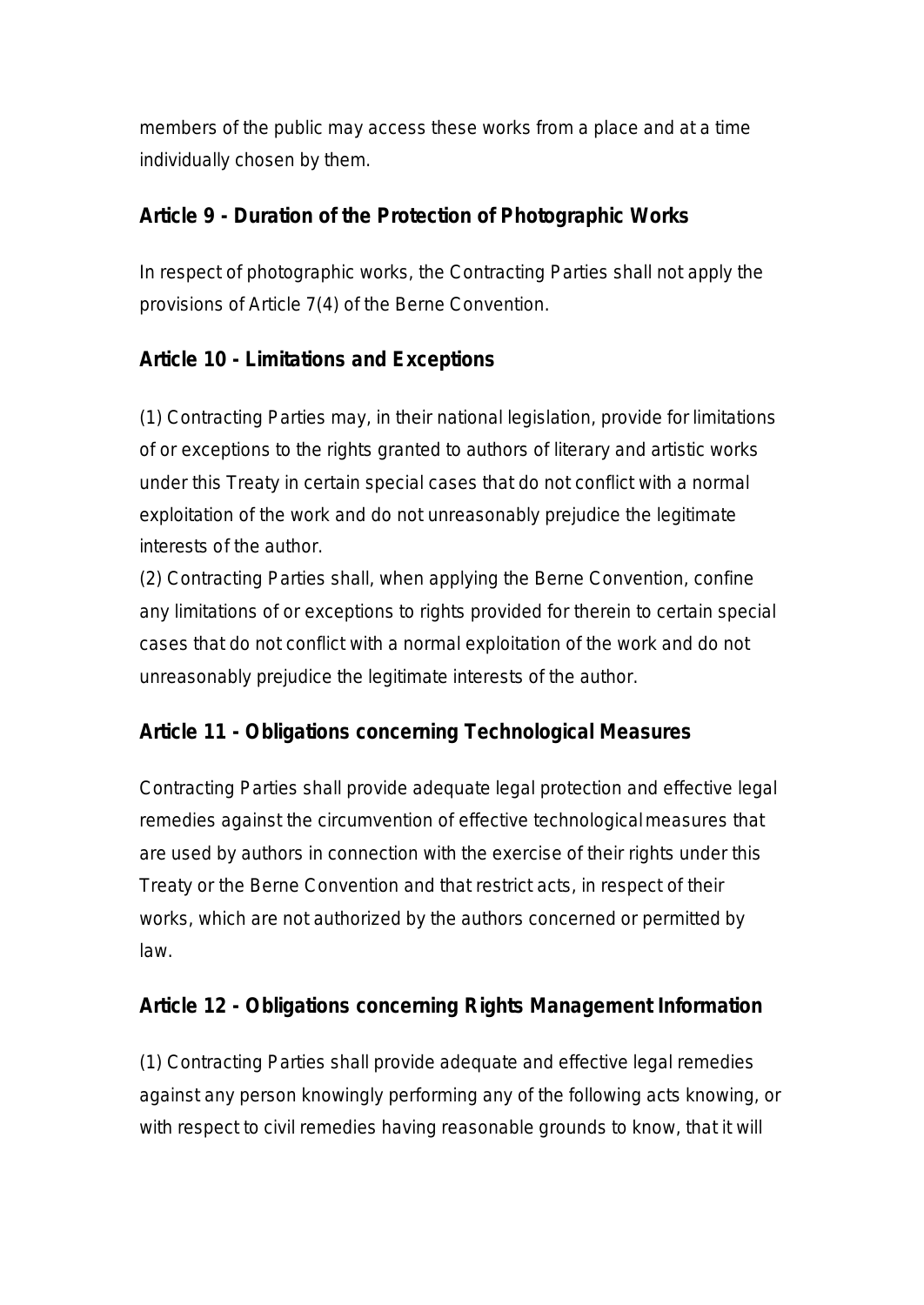induce, enable, facilitate or conceal an infringement of any right covered by this Treaty or the Berne Convention:

(i) to remove or alter any electronic rights management information without authority;

(ii) to distribute, import for distribution, broadcast or communicate to the public, without authority, works or copies of works knowing that electronic rights management information has been removed or altered without authority.

(2) As used in this Article, «rights management information» means information which identifies the work, the author of the work, the owner of any right in the work, or information about the terms and conditions of use of the work, and any numbers or codes that represent such information, when any of these items of information is attached to a copy of a work or appears in connection with the communication of a work to the public.

## **Article 13 - Application in Time**

Contracting Parties shall apply the provisions of Article 18 of the Berne Convention to all protection provided for in this Treaty.

### **Article 14 - Provisions on Enforcement of Rights**

(1) Contracting Parties undertake to adopt, in accordance with their legal systems, the measures necessary to ensure the application of this Treaty. (2) Contracting Parties shall ensure that enforcement procedures are available under their law so as to permit effective action against any act of infringement of rights covered by this Treaty, including expeditious remedies to prevent infringements and remedies which constitute a deterrent to further infringements.

### **Article 15 - Assembly**

(1)(a) The Contracting Parties shall have an Assembly.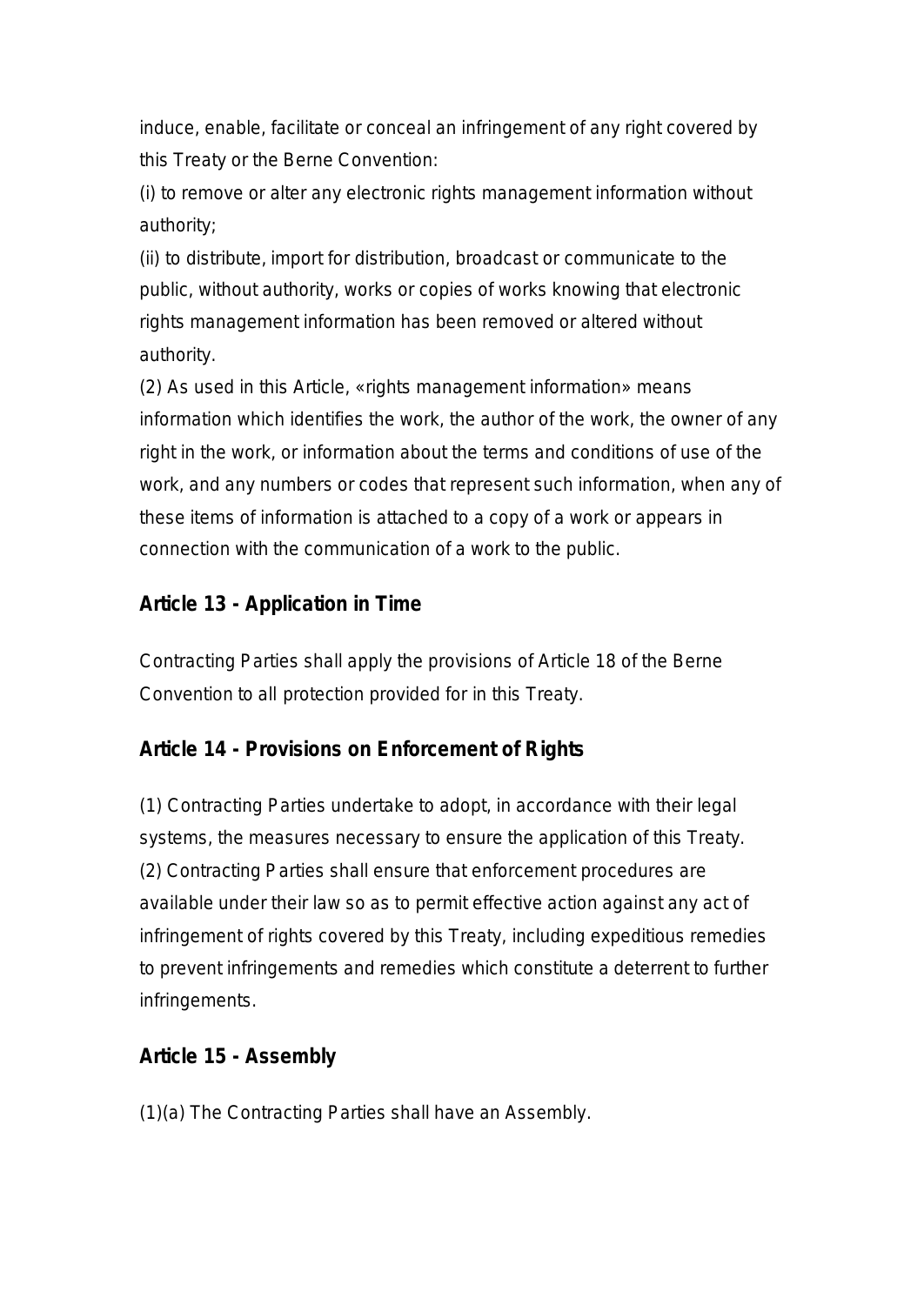(b) Each Contracting Party shall be represented by one delegate who may be assisted by alternate delegates, advisors and experts.

(c) The expenses of each delegation shall be borne by the Contracting Party that has appointed the delegation. The Assembly may ask the World Intellectual Property Organization (hereinafter referred to as "WIPO") to grant financial assistance to facilitate the participation of delegations of Contracting Parties that are regarded as developing countries in conformity with the established practice of the General Assembly of the United Nations or that are countries in transition to a market economy.

(2)(a) The Assembly shall deal with matters concerning the maintenance and development of this Treaty and the application and operation of this Treaty. (b) The Assembly shall perform the function allocated to it under Article 17(2) in respect of the admission of certain intergovernmental organizations to become party to this Treaty.

(c) The Assembly shall decide the convocation of any diplomatic conference for the revision of this Treaty and give the necessary instructions to the Director General of WIPO for the preparation of such diplomatic conference. (3)(a) Each Contracting Party that is a State shall have one vote and shall vote only in its own name.

(b) Any Contracting Party that is an intergovernmental organization may participate in the vote, in place of its Member States, with a number of votes equal to the number of its Member States which are party to this Treaty. No such intergovernmental organization shall participate in the vote if any one of its Member States exercises its right to vote and vice versa.

(4) The Assembly shall meet in ordinary session once every two years upon convocation by the Director General of WIPO.

(5) The Assembly shall establish its own rules of procedure, including the convocation of extraordinary sessions, the requirements of a quorum and, subject to the provisions of this Treaty, the required majority for various kinds of decisions.

#### **Article 16 - International Bureau**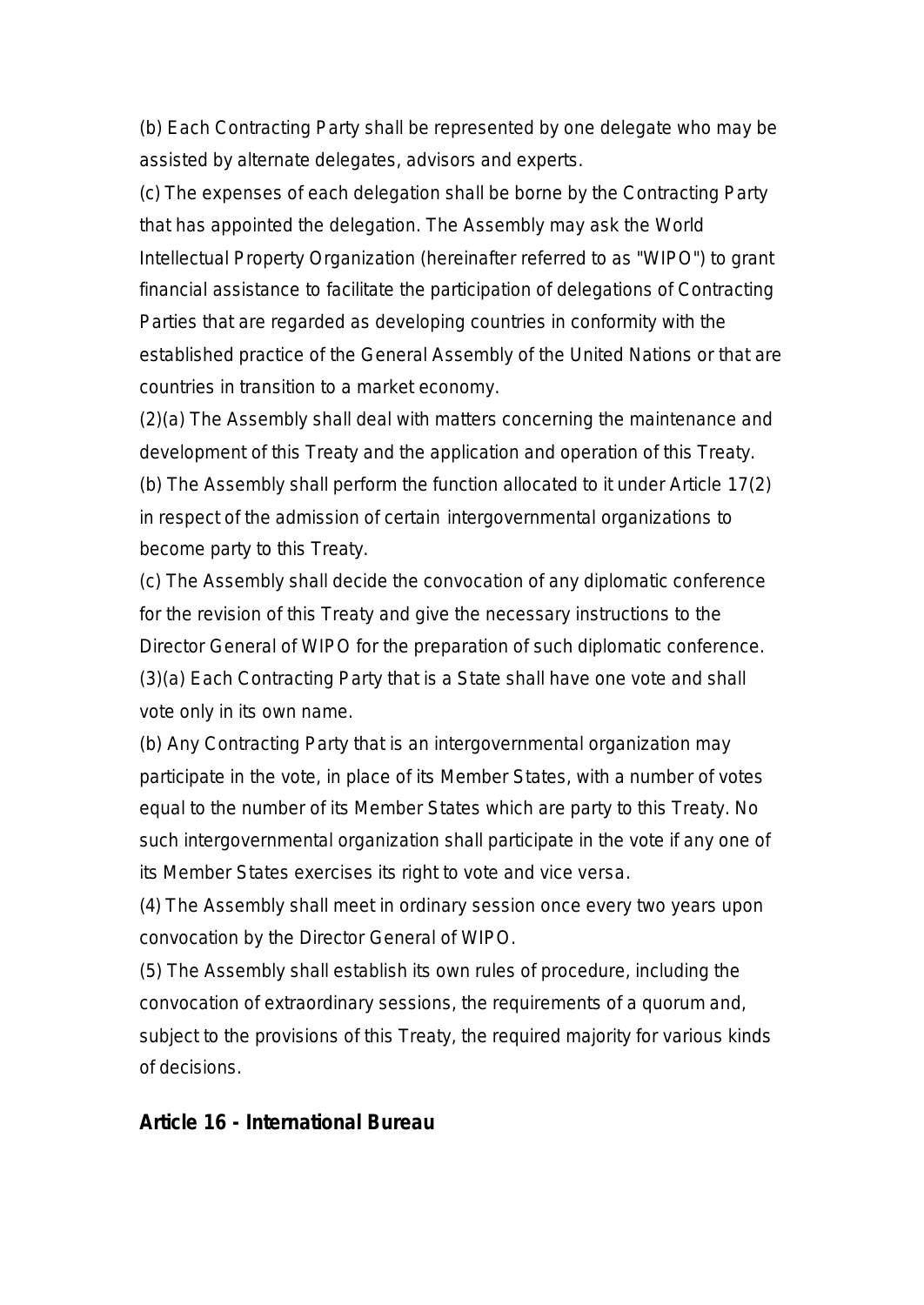The International Bureau of WIPO shall perform the administrative tasks concerning the Treaty.

### **Article 17 - Eligibility for Becoming Party to the Treaty**

(1) Any Member State of WIPO may become party to this Treaty. (2) The Assembly may decide to admit any intergovernmental organization to become party to this Treaty which declares that it is competent in respect of, and has its own legislation binding on all its Member States on, matters covered by this Treaty and that it has been duly authorized, in accordance with its internal procedures, to become party to this Treaty. (3) The European Community, having made the declaration referred to in the preceding paragraph in the Diplomatic Conference that has adopted this Treaty, may become party to this Treaty.

## **Article 18 - Rights and Obligations under the Treaty**

Subject to any specific provisions to the contrary in this Treaty, each Contracting Party shall enjoy all of the rights and assume all of the obligations under this Treaty.

### **Article 19 - Signature of the Treaty**

This Treaty shall be open for signature until December 31, 1997, by any Member State of WIPO and by the European Community.

### **Article 20 - Entry into Force of the Treaty**

This Treaty shall enter into force three months after 30 instruments of ratification or accession by States have been deposited with the Director General of WIPO.

### **Article 21 - Effective Date of Becoming Party to the Treaty**

This Treaty shall bind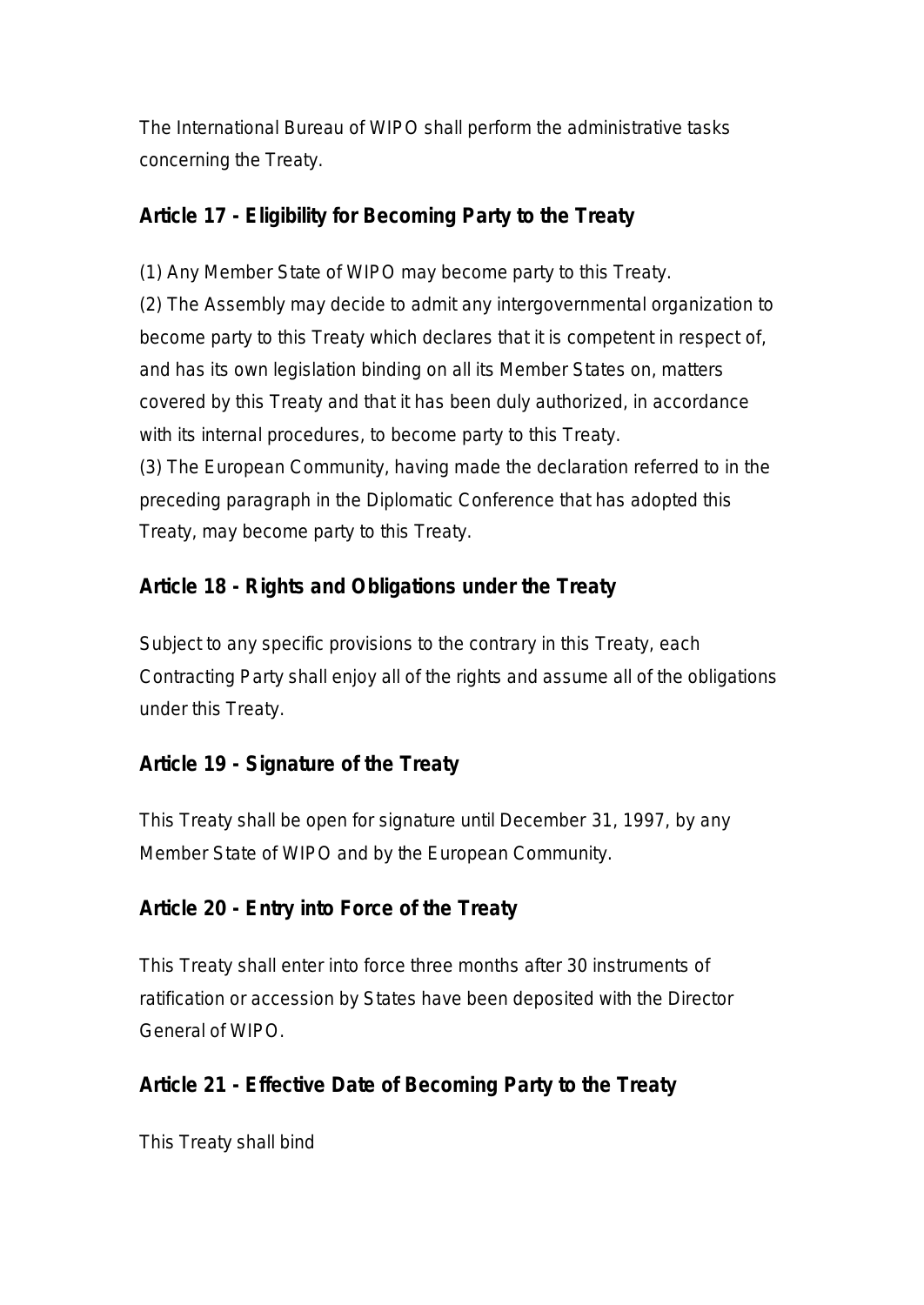(i) the 30 States referred to in Article 20, from the date on which this Treaty has entered into force;

(ii) each other State from the expiration of three months from the date on which the State has deposited its instrument with the Director General of WIPO;

(iii) the European Community, from the expiration of three months after the deposit of its instrument of ratification or accession if such instrument has been deposited after the entry into force of this Treaty according to Article 20, or, three months after the entry into force of this Treaty if such instrument has been deposited before the entry into force of this Treaty;

(iv) any other intergovernmental organization that is admitted to become party to this Treaty, from the expiration of three months after the deposit of its instrument of accession.

## **Article 22 - No Reservations to the Treaty**

No reservation to this Treaty shall be admitted.

# **Article 23 - Denunciation of the Treaty**

This Treaty may be denounced by any Contracting Party by notification addressed to the Director General of WIPO. Any denunciation shall take effect one year from the date on which the Director General of WIPO received the notification.

# **Article 24 - Languages of the Treaty**

(1) This Treaty is signed in a single original in English, Arabic, Chinese, French, Russian and Spanish languages, the versions in all these languages being equally authentic.

(2) An official text in any language other than those referred to in paragraph (1) shall be established by the Director General of WIPO on the request of an interested party, after consultation with all the interested parties. For the purposes of this paragraph, "interested party" means any Member